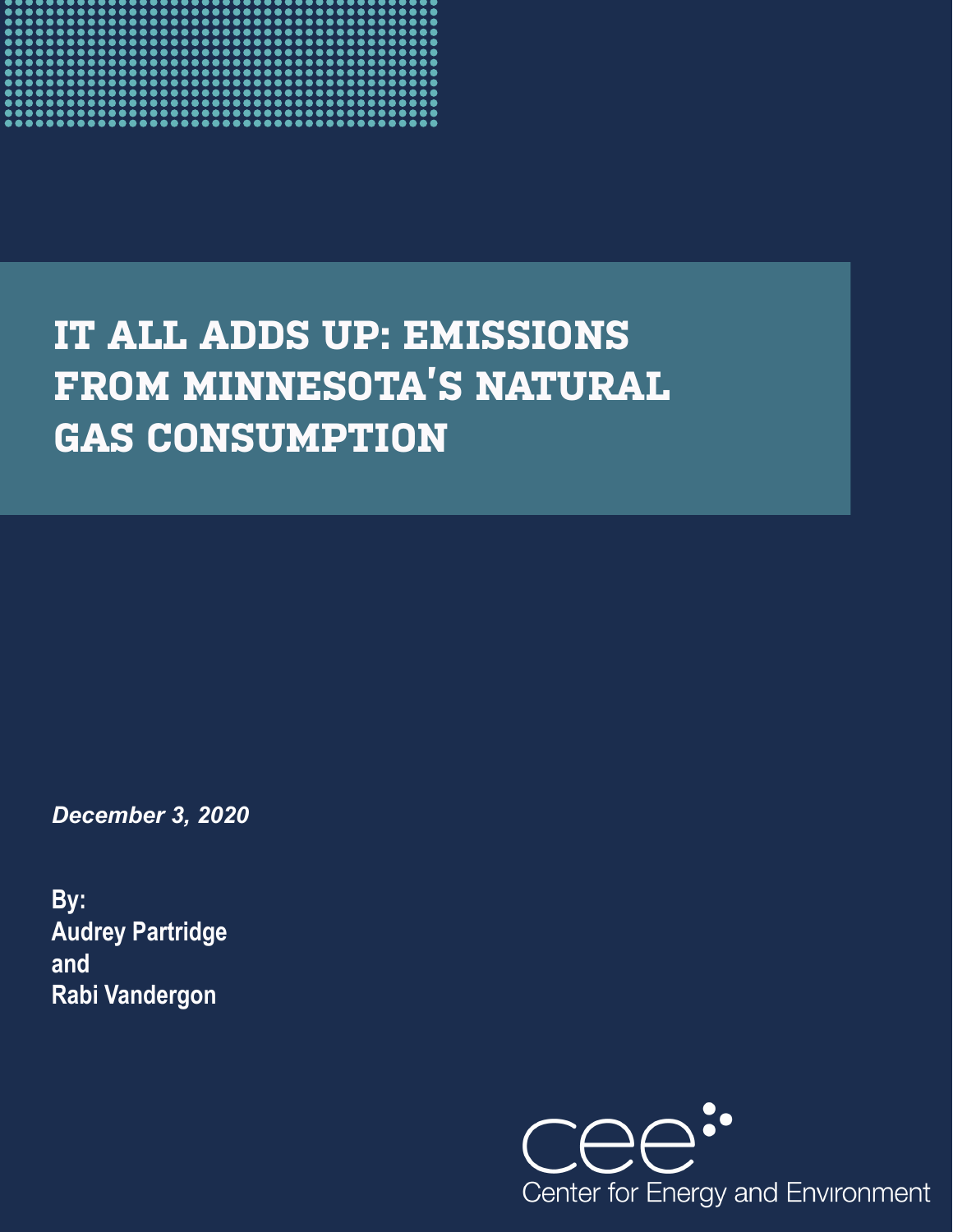## **IT ALL ADDS UP: EMISSIONS FROM MINNESOTA'S NATURAL GAS CONSUMPTION**

## **About this Analysis**

Since its founding, CEE has focused on energy use in the building sector. Increasingly, we have recognized the important role that the building sector emissions play in our collective efforts to meet greenhouse gas reduction goals as well as how addressing those emissions can benefit our economy and communities. As reflected in our recently published 2040 vision, [equitable decarbonization of the](https://www.mncee.org/policy/equitable-decarbonization/)  [building sector and industry is necessary](https://www.mncee.org/policy/equitable-decarbonization/) to meet the urgent climate challenge.

In 2007, Minnesota set ambitous goals to reduce Minnesota's greenhouse gas emissions by 15% by 2015, 30% by 2025, and 80% by 2050 over 2005 levels. Since that time, scientists at the Intergovernmental Panel on Climate Change (IPCC) have determined that even more aggressive action is necessary to avoid the worst impacts of climate change. The latest IPCC report calls for essentially zero global greenhouse gas emissions by 2050.

Since 2007, Minnesota has made great progress in reducing greenhouse gas emissions from the electricity supply. Building on those successes, we see the likelihood of almost eliminating electric sector emissions by 2040. Unfortunately, we have made little progress in other sectors and have actually seen increased emssions in the building and industrial sectors.

Natural gas is the primary source of space and water heating in Minnesota's buildings and the fuel of choice for many of Minnesota's large businesses. Natural gas is also the primary driver of increased emissions in Minnesota's buildings and industry.

CEE conducted an analysis of lifecycle emissions resulting from natural gas consumption in Minnesota's residential, commercial, and industrial sectors.<sup>1</sup> The results of this analysis demonstrate that Minnesota cannot meet its greenhouse gas reduction goals without working to reduce greenhouse gas emissions from natural gas consumption in these sectors in the near future.

## **Natural Gas Consumption in Minnesota's Residential, Commercial, and Industrial Sectors**

Natural gas consumption in the residential, commercial, industrial sectors has increased significantly over the last 15 years — it is up by 32% overall since 2005.

 $1$  Here, "lifecycle" means emissions resulting from methane leakage at the site of production, through transmission and distribution as well as combustion emissions that occur at the end use. This analysis does not account for natural gas consumption — or the resulting emissions — from natural gas used in electric generation. This analysis focuses on natural gas used in the building sector and in industrial processes. Key assumptions are listed on page [5.](#page-5-0)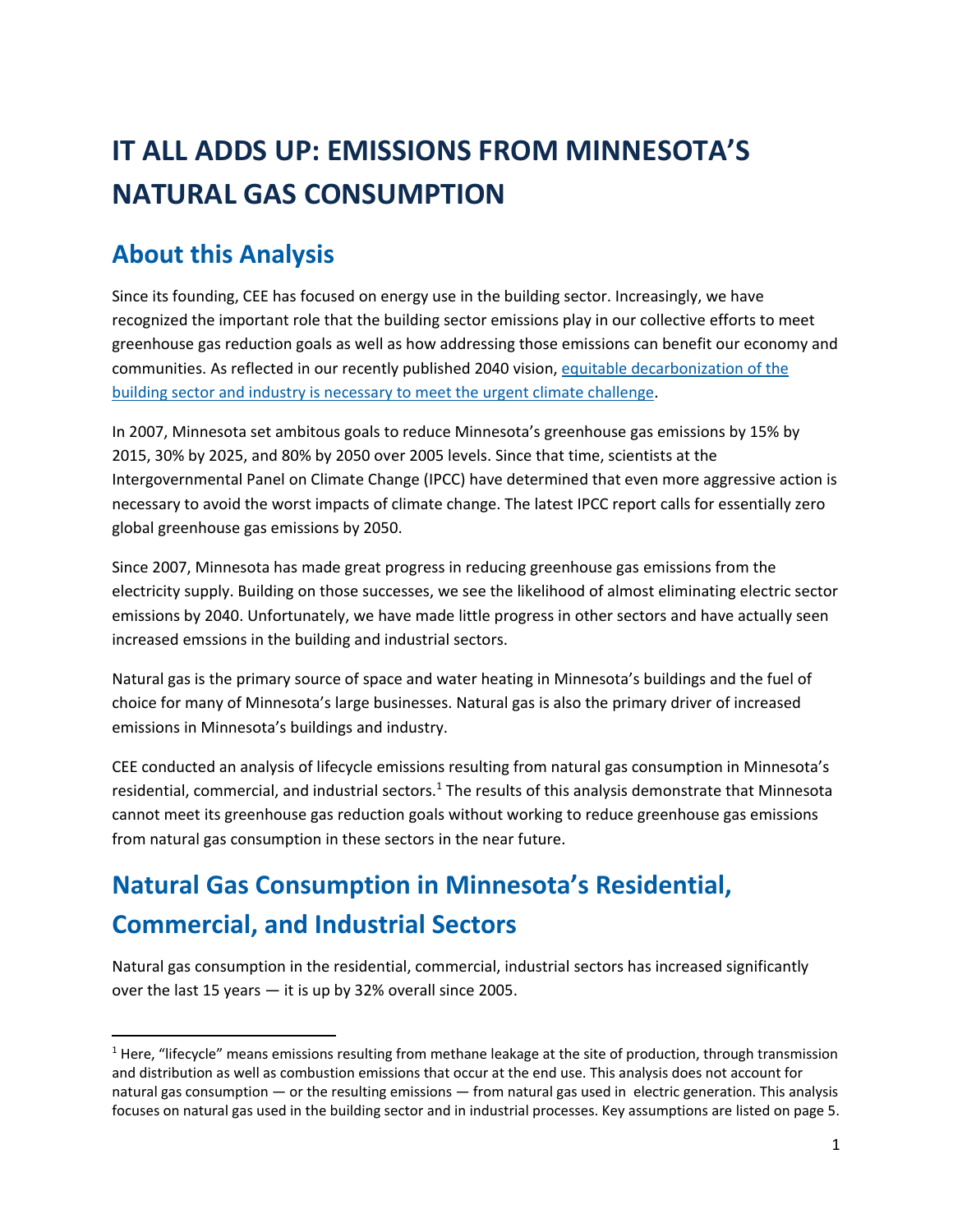



In that time period, the residential sector increased consumption by 12%, the commercial sector by 18%, and the industrial sector by 71%.

> Residential NG Consumption

Commercial NG

Consumption (MMCF)

Industrial NG

Consumption (MMCF)

(MMCF)



**Figure 2: Minnesota's natural gas consumption by sector**

 $\sum_{5}^{6} 100,000$ 

80,000 60,000 40,000 20,000  $\overline{0}$ 

> 2005 2006

2007 2008

Additional research is needed to understand the factors driving the increase of natural gas consumption in each of these sectors. Some of those factors may include the following:

2010 2011 2012 2013 2014 2015 2016 2017 2018

- New homes are larger than existing, older homes.
- The economy and population have grown.

2009

- Natural gas service has expanded to more communities in Minnesota.
- Commercial and industrial customers are shifting from other fuels to natural gas due to its low cost.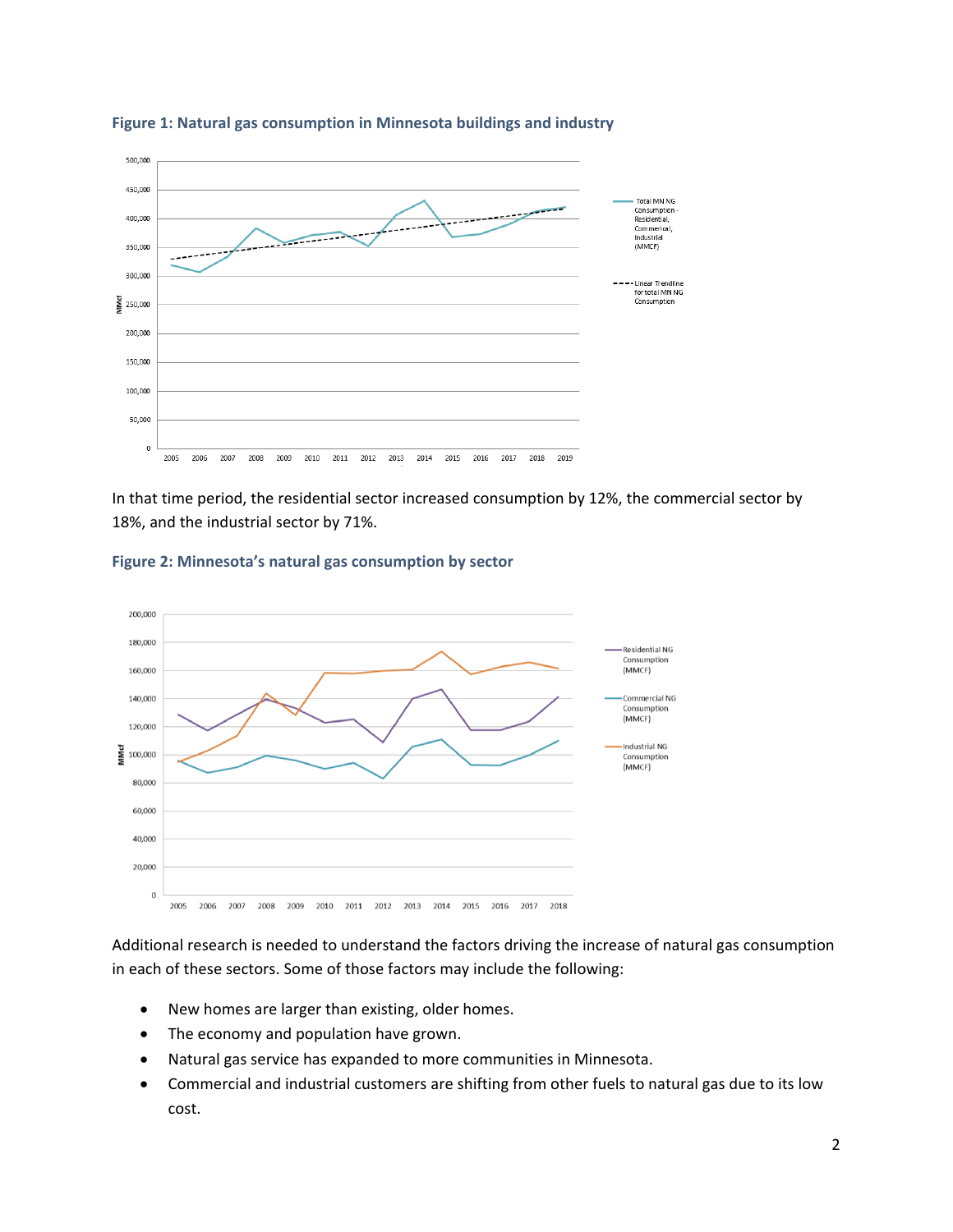## **Emissions from Minnesota's Natural Gas Consumption**

As noted above, while Minnesota has reduced greenhouse gas emissions from electric generation by over 29% since 2005, this is not the case for the building or industrial sectors. In fact, Minnesota's building and industrial sectors have higher emissions now than they did in 2005, primarily due to those sectors' increased consumption of natural gas.<sup>2</sup>

Even if Minnesota were to cap natural gas consumption at current levels, natural gas emissions will make it extremely difficult for Minnesota to meet its greenhouse gas reduction goals. Lifecycle emissions resulting from Minnesota's 2019 natural gas consumption in the residential, commercial, and industrial sectors would make up the equivalent of 86% of Minnesota's 2050 economy-wide annual greenhouse gas budget, leaving just 14% for all other sectors of our economy.<sup>3</sup>



#### **Figure 3: Minnesota's 2019 natural gas emissions as a share of 2050 greenhouse gas budget**

If the state continues along its current trajectory of growth in natural gas consumption, it will exceed the 2050 greenhouse gas budget with natural gas emissions alone. As shown in Figure 4, emissions associated with Minnesota's natural gas combustion in buildings and industry will surpass the state's

<sup>2</sup> Minnesota Pollution Control Agency, "[Greenhouse gas emissions data.](https://www.pca.state.mn.us/air/greenhouse-gas-emissions-data)" Accessed on December 3, 2020.

<sup>&</sup>lt;sup>3</sup> Minnesota's 2050 annual, economy-wide greenhouse gas budget is based on the 2007 Next Generation Energy Act goal of reducing Minnesota's greenhouse gas emissions by 80% by 2050 compared to 2005 emissions levels. The Minnesota Pollution Control Agency (MPCA) quantified Minnesota's total 2005 greenhouse gas emissions. The 2050 greenhouse gas budget referenced throughout this document reflects 20% of the total 2005 greenhouse gas emissions quantified by the MPCA.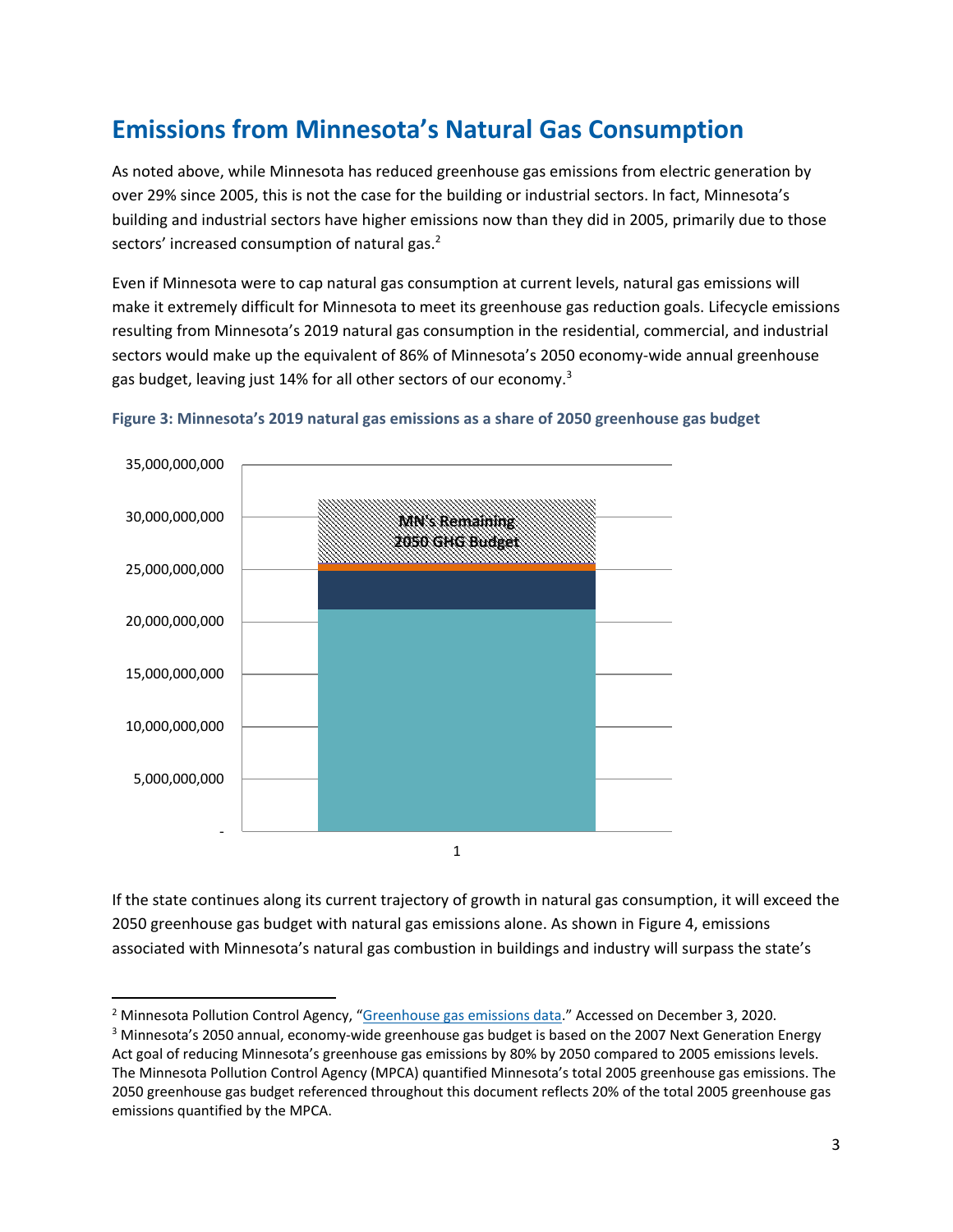annual economy-wide 2050 greenhouse gas budget by 2046. If both combustion and leakage emissions are considered, the state will exceed the economy-wide 2050 greenhouse gas budget by the year 2030.



**Figure 4: Minnesota's lifecycle natural gas emissions by source**

#### **Conclusion**

Our analysis shows that natural gas consumption and emissions associated with that consumption are on the rise in Minnesota's buildings and industry. Minnesota cannot meet its 2050 greenhouse gas reduction goals without first addressing emissions from natural gas used in the residential, commercial, and industrial sectors. Natural gas currently plays an important role in Minnesota — it is the primary source of heat in our extreme winters and a relatively inexpensive, energy dense fuel used in many large businesses. Decarbonizing these end uses, while maintaining affordability and reliability, will be challenging, but it must be done.

Electricity provides a feasible, low-carbon alternative for some current natural gas end uses in Minnesota, but may not be a practical solution for others. Decarbonizing the range of Minnesota's natural gas end uses will require a portfolio approach with a variety of technological solutions.

Additionally, efforts to decarbonize natural gas end uses in Minnesota must also consider implications for equity. If not well managed with purposeful policy and implementation strategies, decarbonizing Minnesota's natural gas end uses could worsen existing inequities in our state or create new ones. For example, without equitable policies and implementation, decarbonization technologies, which will have up-front costs, would likely be adopted by those with the money and capital access to do so, leaving lower-income Minnesotans behind. This could put an even greater energy cost burden on Minnesotans who are least able to bear it, while also limiting which Minnesotans get to share in the environmental and public health benefits of decarbonization technologies, and even which communities receive the economic benefits of decarbonization.